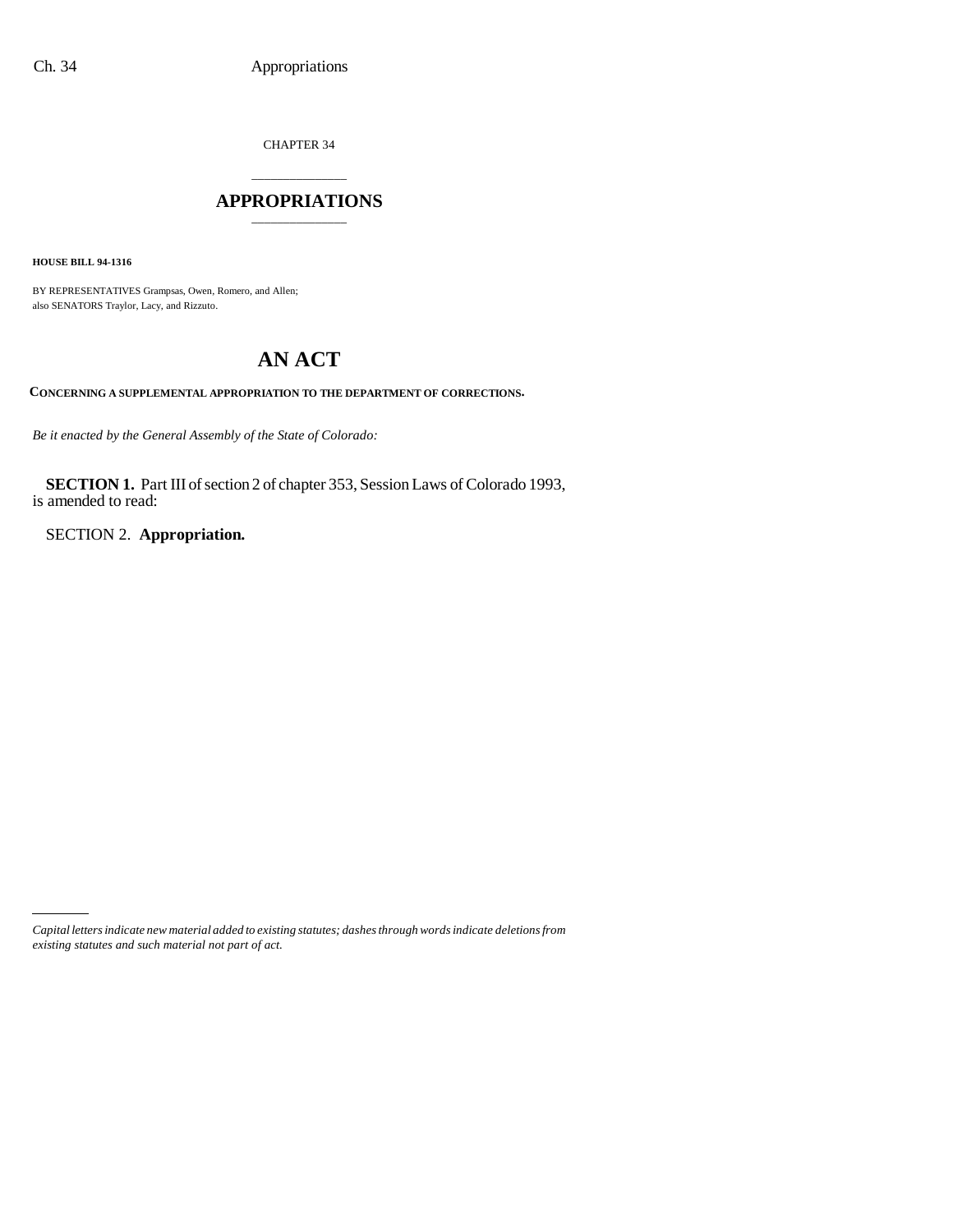|                   |              |                |                | <b>APPROPRIATION FROM</b> |               |                |
|-------------------|--------------|----------------|----------------|---------------------------|---------------|----------------|
| <b>ITEM &amp;</b> | <b>TOTAL</b> | <b>GENERAL</b> | <b>GENERAL</b> | <b>CASH</b>               | <b>CASH</b>   | <b>FEDERAL</b> |
| <b>SUBTOTAL</b>   |              | <b>FUND</b>    | <b>FUND</b>    | <b>FUNDS</b>              | <b>FUNDS</b>  | <b>FUNDS</b>   |
|                   |              |                | <b>EXEMPT</b>  |                           | <b>EXEMPT</b> |                |

#### **PART III DEPARTMENT OF CORRECTIONS**

### **(1) ADMINISTRATION AND CONSOLIDATED SERVICES 7,7a,7b**

| <b>Personal Services</b>  | 6,633,656 | 6,322,923          | $310,733$ <sup>*</sup> |                            |
|---------------------------|-----------|--------------------|------------------------|----------------------------|
|                           |           |                    | 29,880 <sup>a</sup>    | $280,853$ (T) <sup>d</sup> |
|                           |           | $(155.8$ FTE)      | $(10.7$ FTE)           |                            |
| Group Health and Life     | 4,990,466 | 4,779,609          | $210.857$ <sup>b</sup> |                            |
|                           | 5,394,649 | 5,160,394          | $56,222$ <sup>b</sup>  | $178,033^e$                |
| Short-term Disability     | 190,073   | 182,052            | 8.021 <sup>b</sup>     |                            |
| Anniversary Increases and |           |                    | $1,926^b$              | $6.095^{\circ}$            |
| <b>Shift Differential</b> | 2,628,672 | 2,588,389          | $40,283$ <sup>b</sup>  |                            |
|                           |           |                    | 9,668 $b$              | $30,615^{\circ}$           |
| Workers' Compensation     | 1,906,698 | 1,826,236          | 80,462                 |                            |
|                           |           |                    | 19.311 <sup>b</sup>    | $61,151$ <sup>e</sup>      |
| <b>Operating Expenses</b> | 1,413,696 | 1,413,696          |                        |                            |
| <b>Travel Expenses</b>    | 28,500    | 28,500             |                        |                            |
| <b>Legal Services</b>     | 352,009   | <del>347,445</del> | 4,564                  |                            |
|                           | 311,909   | 307,345            | $1,096^{\rm b}$        | $3,468^{\circ}$            |
| Purchase of Services from |           |                    |                        |                            |
| <b>Computer Center</b>    | 33,205    | 33,205             |                        |                            |
|                           |           |                    |                        |                            |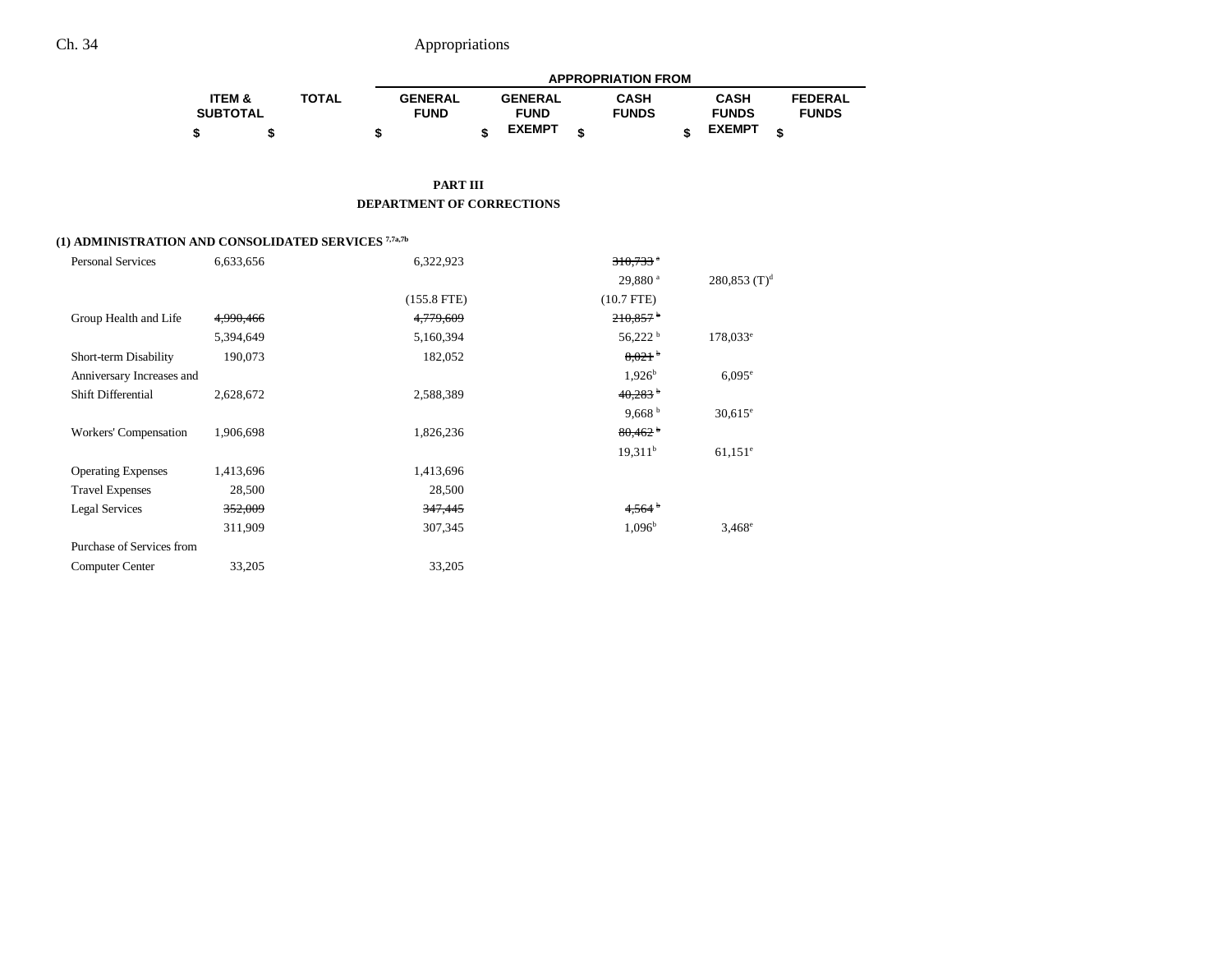| Payment to Risk Management             |                      |            |                      |                       |                              |
|----------------------------------------|----------------------|------------|----------------------|-----------------------|------------------------------|
| and Property Funds                     | 601,186              |            | 576,068              | 25.118                |                              |
|                                        | 696,217              |            | 667,089              | $10,038^b$            | $19,090^{\circ}$             |
| Vehicle Lease Payments                 | 696,200              |            | 696,200              |                       |                              |
|                                        | 595,930              |            | 595,930              |                       |                              |
| <b>Leased Space</b>                    | 651,052              |            | 583,944              | $67,108$ <sup>b</sup> |                              |
|                                        |                      |            |                      | $16,106^b$            | 51,002                       |
| <b>Grand Junction Office</b>           |                      |            |                      |                       |                              |
| <b>Building Leased Space</b>           | 6,726                |            | 6,726                |                       |                              |
| <b>Contract Training Services from</b> |                      |            |                      |                       |                              |
| <b>Community Colleges</b>              | 148,500              |            | 148,500              |                       |                              |
| <b>Access to Courts</b>                | 207,133              |            | 207,133              |                       |                              |
|                                        |                      |            | $(3.0$ FTE)          |                       |                              |
| Payments for Maintenance in            |                      |            |                      |                       |                              |
| a Local Jail at a rate of \$39.87      |                      |            |                      |                       |                              |
| per day and for payment of Prisoners   |                      |            |                      |                       |                              |
| Sentenced to a State Correctional      |                      |            |                      |                       |                              |
| Facility <sup>8</sup>                  | <del>7,265,383</del> |            | <del>7,265,383</del> |                       |                              |
|                                        | 10,235,970           |            | 10,235,970           |                       |                              |
| Construction                           | 753,268              |            | 753,268              |                       |                              |
| Management <sup>9</sup>                |                      |            | $(14.0$ FTE)         |                       |                              |
|                                        |                      |            |                      |                       |                              |
| Grants                                 | 1,085,000            |            |                      | 1.085,000             |                              |
|                                        |                      |            |                      |                       | $1,085,000$ (T) <sup>c</sup> |
|                                        |                      | 29.591.423 |                      |                       |                              |
|                                        |                      | 32,920,854 |                      |                       |                              |
|                                        |                      |            |                      |                       |                              |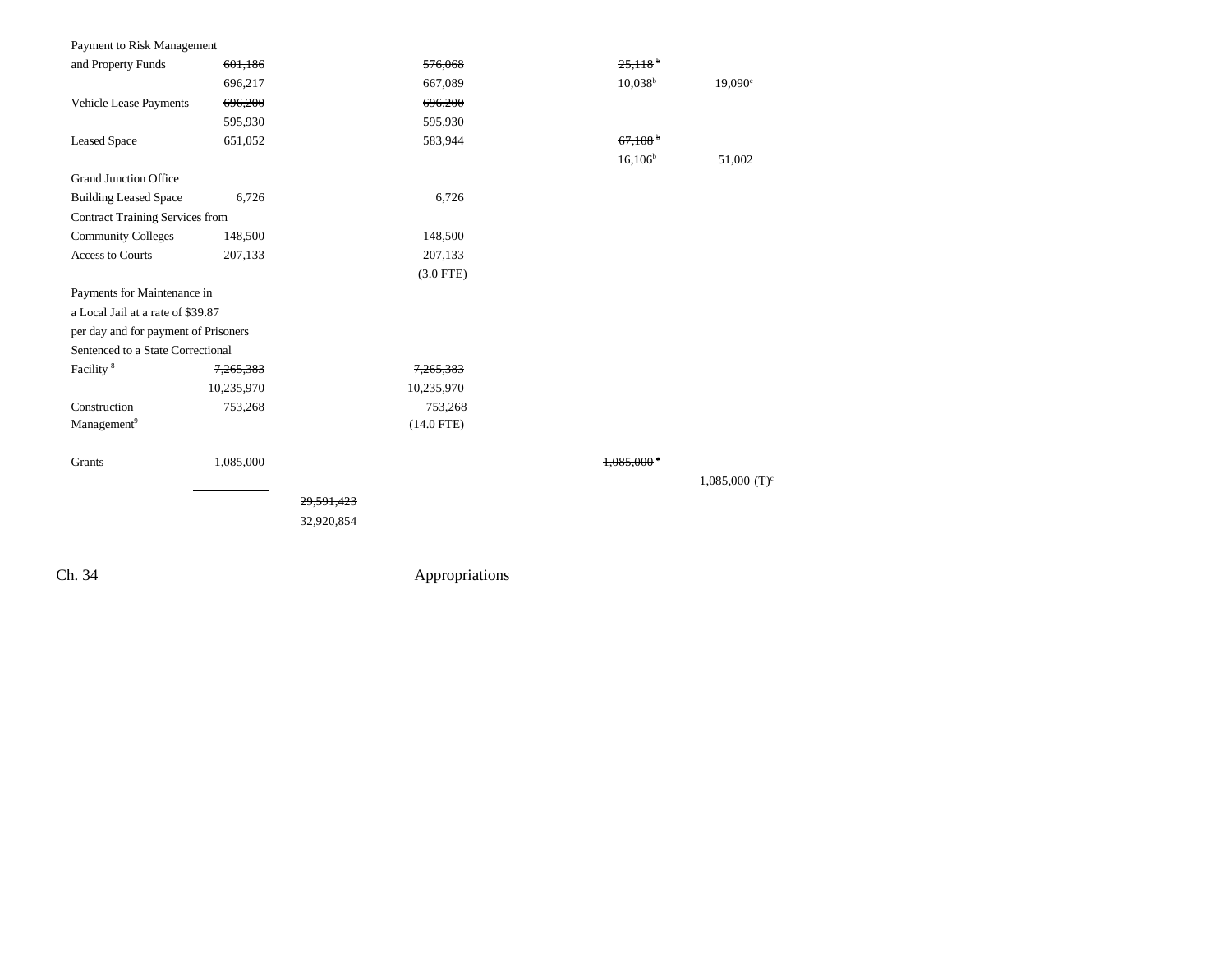|                   |              |                |                | <b>APPROPRIATION FROM</b> |               |                |
|-------------------|--------------|----------------|----------------|---------------------------|---------------|----------------|
| <b>ITEM &amp;</b> | <b>TOTAL</b> | <b>GENERAL</b> | <b>GENERAL</b> | <b>CASH</b>               | CASH          | <b>FEDERAL</b> |
| <b>SUBTOTAL</b>   |              | <b>FUND</b>    | <b>FUND</b>    | <b>FUNDS</b>              | <b>FUNDS</b>  | <b>FUNDS</b>   |
|                   |              |                | <b>EXEMPT</b>  |                           | <b>EXEMPT</b> |                |

<sup>a</sup> Of this amount, \$221,732(T) shall be from the Division of Correctional Industries, \$32,901(T) shall be from the Canteen Operation, of which \$55,497 shall be from

statewide indirect cost recoveries and \$199,136 shall be from departmental indirect cost recoveries, \$29,880 THIS AMOUNT shall be from funds collected pursuant to Section

17-2-201 (c), C.R.S. C.R.S., and \$26,220(T) shall be from the State Victims Assistance and Law Enforcement Fund from the Department of Public Safety, Division of Criminal Justice.

<sup>b</sup> These amounts shall be from SALES REVENUES EARNED BY the Division of Correctional Industries and from the Canteen Operation.

 $\degree$  This amount shall be from various grants. FEDERAL GRANTS RECEIVED THROUGH OTHER STATE AGENCIES.

d OF THIS AMOUNT, \$221,732 SHALL BE FROM THE DIVISION OF CORRECTIONAL INDUSTRIES, \$32,901 SHALL BE FROM THE CANTEEN OPERATION, OF WHICH

\$55,497 SHALL BE FROM STATEWIDE INDIRECT COST RECOVERIES AND OF WHICH \$199,136 SHALL BE FROM DEPARTMENTAL INDIRECT COST RECOVERIES,

AND \$26,200 SHALL BE FROM THE STATE VICTIMS ASSISTANCE AND LAW ENFORCEMENT FUND FROM THE DEPARTMENT OF PUBLIC SAFETY, DIVISION OF CRIMINAL JUSTICE.

e THESE AMOUNTS SHALL BE FROM SALES REVENUES EARNED BY THE DIVISION OF CORRECTIONAL INDUSTRIES FROM SALES TO OTHERSTATE AGENCIES.

#### **(2) CORRECTIONAL INDUSTRIES**

| <b>Personal Services</b>  | 4.784.008     | 4 <del>,784,008</del> * |
|---------------------------|---------------|-------------------------|
|                           |               | $(134.0$ FTE)           |
|                           | $(134.0$ FTE) |                         |
| <b>Operating Expenses</b> | 4.158.929     | 4.150000<br>7,1,00,727  |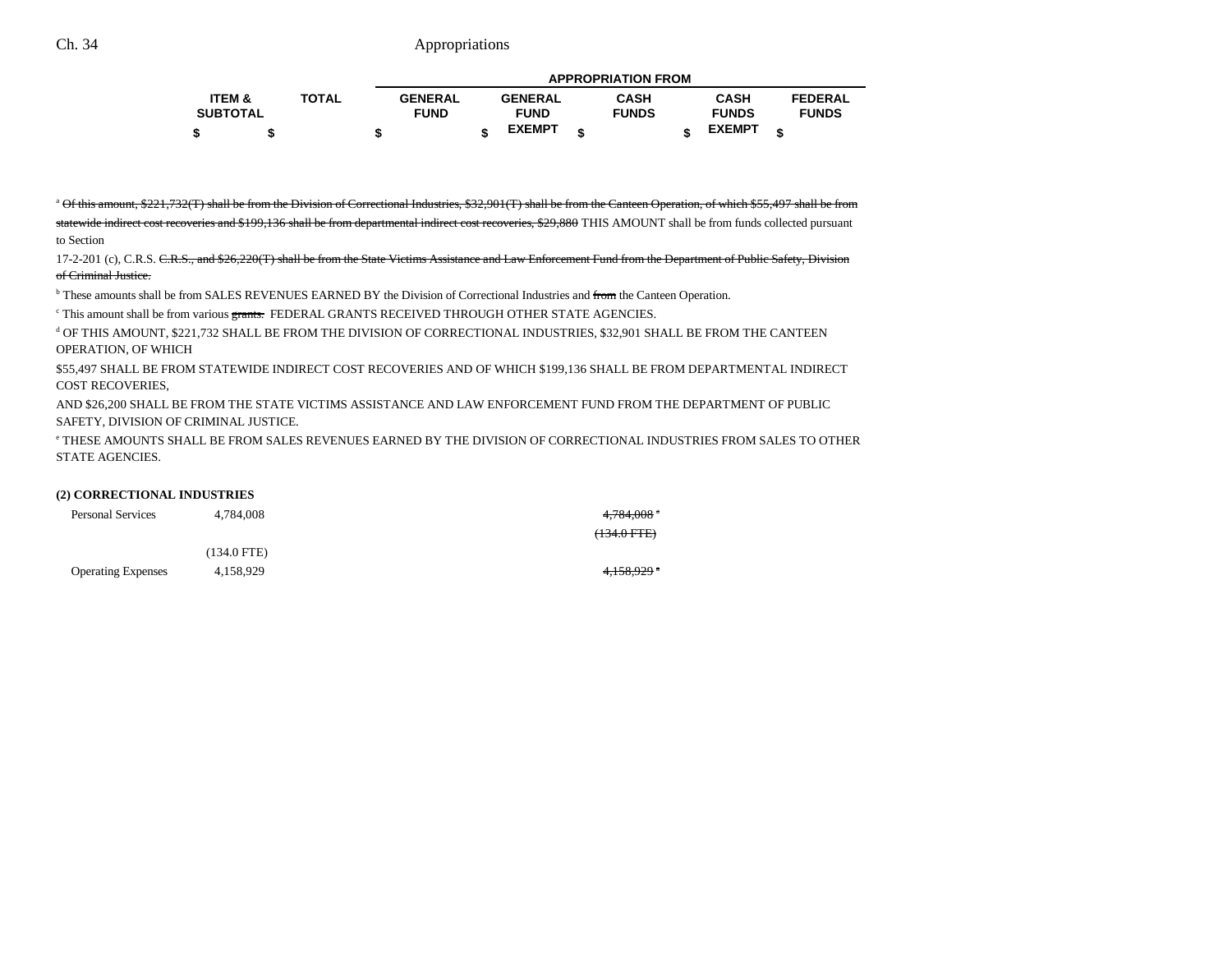| <b>Travel Expenses</b>          | 52,250     |            |                           | $52.250$ $^{\circ}$ |
|---------------------------------|------------|------------|---------------------------|---------------------|
| Raw Materials                   | 13,639,258 |            | $13,639,258$ <sup>a</sup> |                     |
| <b>Inmate Pay</b>               | 860,110    |            | $860,110$ $*$             |                     |
| <b>Utilities</b>                | 443,640    |            | $443,640$ $*$             |                     |
| <b>Indirect Cost Assessment</b> | 211,732    |            | $211,732$ <sup>a</sup>    |                     |
| Capital Outlay                  | 2,093,000  |            | $2,075,000$ $^{\circ}$    | $18,000$ b          |
|                                 |            | 26,242,927 |                           |                     |
|                                 |            |            | $6,298,302$ <sup>a</sup>  | 19.944.625°         |

<sup>a</sup> These amounts THIS AMOUNT shall be from sales revenues of the Division of Correctional INDUSTRIES. Industries, and of these amounts,\$4,321,765 shall be from

the Highway Users Tax Fund pursuant to Section 17-24-109.5 (2), C.R.S.

<sup>b</sup> This amount shall be from reserves from the Land Improvement Fund.

c OF THIS AMOUNT, \$19,926,625(T) SHALL BE FROM SALES REVENUES OF THE DIVISION OF CORRECTIONAL INDUSTRIES FROM SALES TO OTHER STATE

AGENCIES, AND \$18,000 SHALL BE FROM THE LAND IMPROVEMENT FUND. IN ADDITION, OF THIS AMOUNT, \$6,240,470 SHALL BE FROM THE HIGHWAY USERS

TAX FUND PURSUANT TO SECTION 17-24-109.5, C.R.S.

#### **(3) CANTEEN OPERATION**

| $(17.5$ FTE)<br><b>Operating Expenses</b><br>4.545.000<br>5,634,491<br><b>Travel Expenses</b><br>9.500<br>15,600<br><b>Inmate Pay</b><br><b>Indirect Cost Assessment</b><br>32,901 | <b>Personal Services</b> | 588.354 |
|------------------------------------------------------------------------------------------------------------------------------------------------------------------------------------|--------------------------|---------|
|                                                                                                                                                                                    |                          |         |
|                                                                                                                                                                                    |                          |         |
|                                                                                                                                                                                    |                          |         |
|                                                                                                                                                                                    |                          |         |
|                                                                                                                                                                                    |                          |         |
|                                                                                                                                                                                    |                          |         |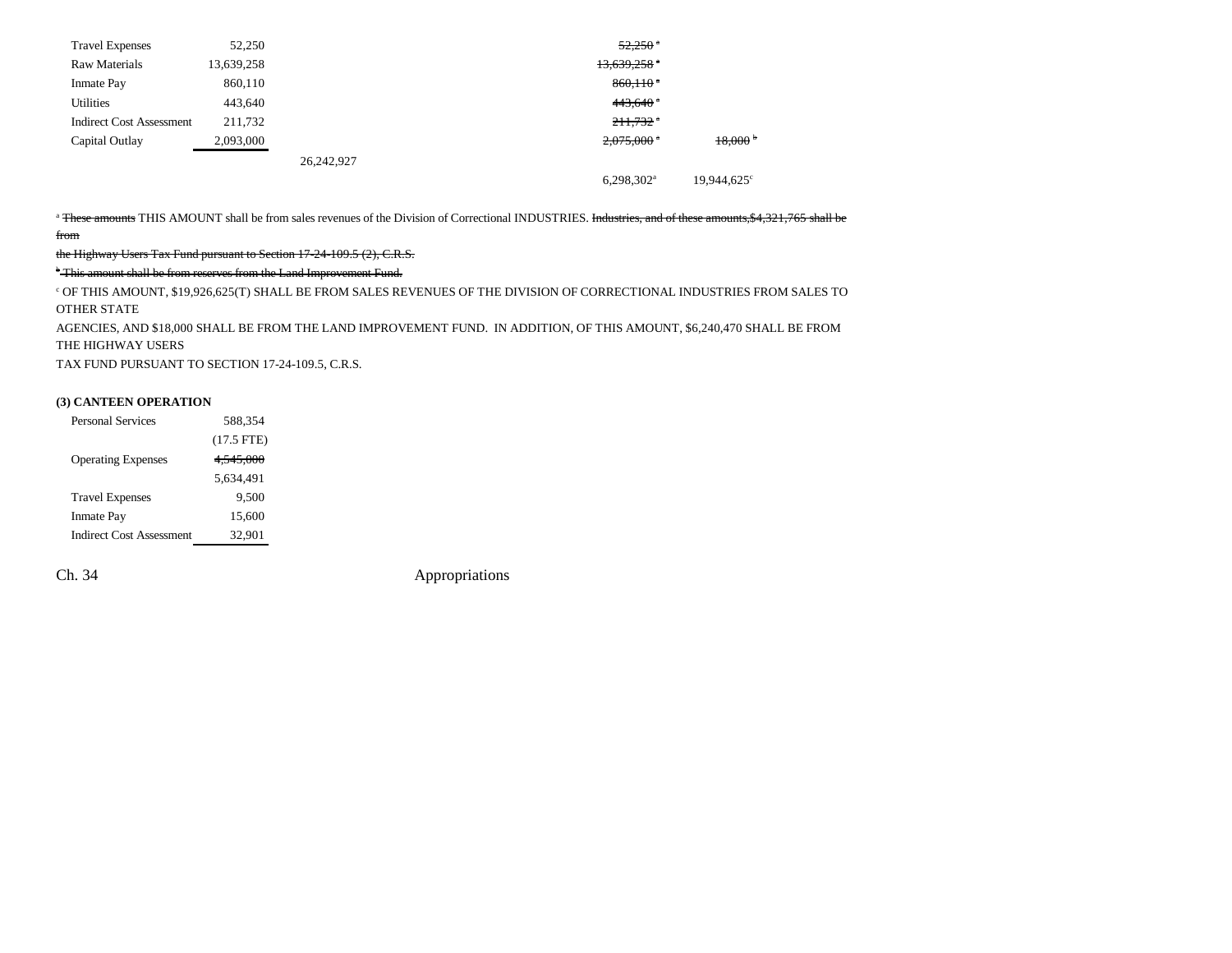|                                      |              |                               | <b>APPROPRIATION FROM</b> |                               |    |                             |  |                             |                                |  |
|--------------------------------------|--------------|-------------------------------|---------------------------|-------------------------------|----|-----------------------------|--|-----------------------------|--------------------------------|--|
| <b>ITEM &amp;</b><br><b>SUBTOTAL</b> | <b>TOTAL</b> | <b>GENERAL</b><br><b>FUND</b> |                           | <b>GENERAL</b><br><b>FUND</b> |    | <b>CASH</b><br><b>FUNDS</b> |  | <b>CASH</b><br><b>FUNDS</b> | <b>FEDERAL</b><br><b>FUNDS</b> |  |
| \$                                   |              | S                             |                           | <b>EXEMPT</b>                 | \$ |                             |  | <b>EXEMPT</b>               | \$                             |  |

| <del>5,191,355</del> | <del>5,191,355</del> * |
|----------------------|------------------------|
| $6,280,846^{\circ}$  | $6,280,846^{\circ}$    |

a This amount shall be from sales revenues of the Canteen Operation.

### **(4) PAROLE BOARD**

| <b>Personal Services</b>       | 628,241      |         |         |
|--------------------------------|--------------|---------|---------|
|                                | $(15.0$ FTE) |         |         |
| <b>Operating Expenses</b>      | 21,693       |         |         |
| <b>Travel Expenses</b>         | 50,000       |         |         |
| <b>Substance Abuse Testing</b> |              |         |         |
| and Treatment                  | 148,500      |         |         |
| <b>Contract Services</b>       | 19,800       |         |         |
|                                |              | 868,234 | 868,234 |

### **(5) MEDICAL AND MENTAL**

#### **HEALTH**

| <b>Personal Services</b>  | 7.200.899            | 7,172,899     | $28,000^{\text{ a}}$ |
|---------------------------|----------------------|---------------|----------------------|
|                           | 7.108.647            | 7.080.647     |                      |
|                           |                      | $(164.0$ FTE) | $(0.8$ FTE)          |
| <b>Operating Expenses</b> | <del>1,884,946</del> | 1,884,946     |                      |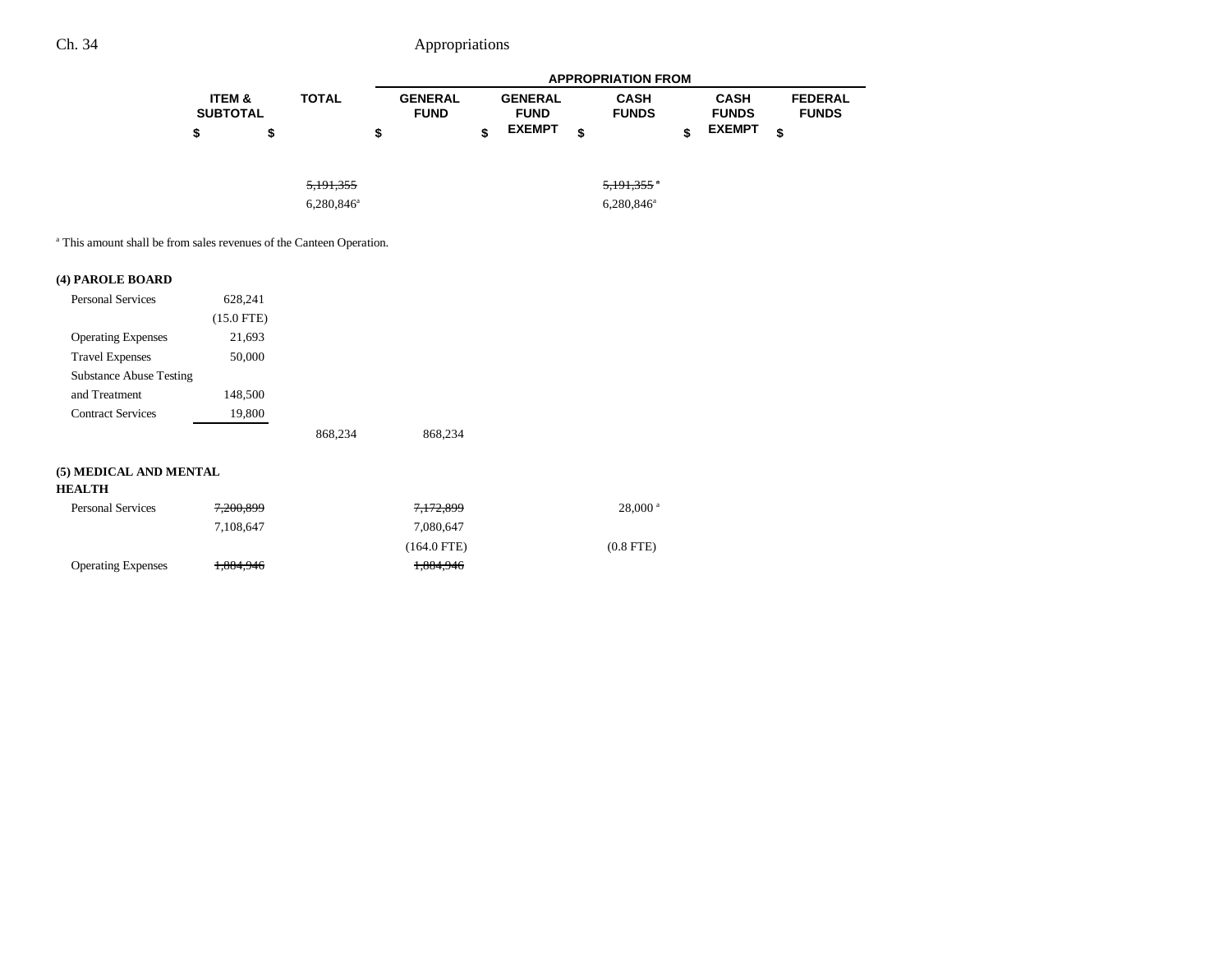|                                 | 3,538,137 |            | 3,538,137    |                     |
|---------------------------------|-----------|------------|--------------|---------------------|
| <b>Travel Expenses</b>          | 19,000    |            | 19,000       |                     |
| Purchase of Services from       |           |            |              |                     |
| <b>Other Medical Facilities</b> | 2,097,879 |            | 2,097,879    |                     |
| <b>Alcohol Treatment</b>        |           |            |              |                     |
| Programs                        | 224,740   |            | 124,740      | $100,000$ $(T)^{b}$ |
| Alcohol and Drug Abuse          |           |            |              |                     |
| <b>Treatment Programs</b>       | 272,260   |            | 172,260      | $100,000$ $(T)b$    |
| <b>Service Contracts</b>        | 804,088   |            | 804,088      |                     |
| <b>Sex Offender Treatment</b>   | 856,672   |            | 856,672      |                     |
|                                 |           |            | $(13.5$ FTE) |                     |
|                                 |           | 13,360,484 |              |                     |
|                                 |           | 14,921,423 |              |                     |
|                                 |           |            |              |                     |

<sup>a</sup> This amount shall be from inmate medical fees pursuant to Section 17-1-113, C.R.S.

b These amounts shall be from federal funds from the Department of Health, Division of Alcohol and Drug Abuse.

### **(6) MAXIMUM AND MEDIUM SECURITY FACILITIES**

| <b>Personal Services</b>  | 49,369,614 | 49,369,614      |                        |         |
|---------------------------|------------|-----------------|------------------------|---------|
|                           |            | $(1,378.0$ FTE) |                        |         |
| <b>Operating Expenses</b> | 7,971,063  | 7,259,238       | $120,000$ <sup>a</sup> | 591,825 |
|                           | 7,957,563  | 7,245,738       |                        |         |
| <b>Travel Expenses</b>    | 38,000     | 38,000          |                        |         |
| <b>Inmate Pay</b>         | 756,599    | 756,599         |                        |         |
|                           | 857,708    | 857,708         |                        |         |
| Utilities                 | 3,325,458  | 3,325,458       |                        |         |
|                           |            |                 |                        |         |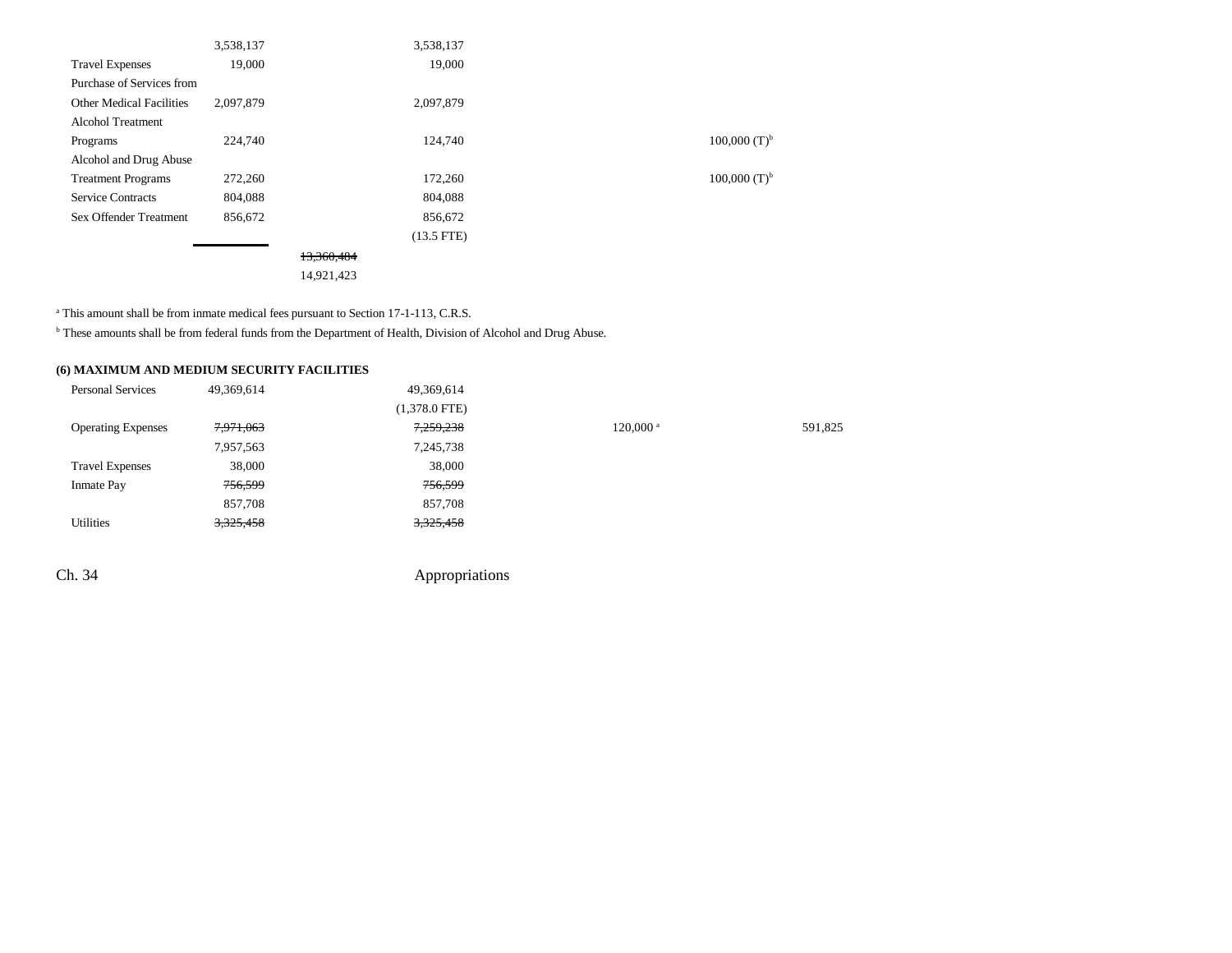|                                 |                                      |              |                               |                               | <b>APPROPRIATION FROM</b>   |                             |                                |
|---------------------------------|--------------------------------------|--------------|-------------------------------|-------------------------------|-----------------------------|-----------------------------|--------------------------------|
|                                 | <b>ITEM &amp;</b><br><b>SUBTOTAL</b> | <b>TOTAL</b> | <b>GENERAL</b><br><b>FUND</b> | <b>GENERAL</b><br><b>FUND</b> | <b>CASH</b><br><b>FUNDS</b> | <b>CASH</b><br><b>FUNDS</b> | <b>FEDERAL</b><br><b>FUNDS</b> |
|                                 | \$                                   | \$           | \$                            | \$<br><b>EXEMPT</b>           | \$                          | \$<br><b>EXEMPT</b>         | \$                             |
|                                 | 3,225,458                            |              | 3,225,458                     |                               |                             |                             |                                |
| Contract Services <sup>10</sup> | 937,873                              |              | <del>937,873</del>            |                               |                             |                             |                                |
|                                 | 883,941                              |              | 883,941                       |                               |                             |                             |                                |
| <b>Purchase of Services</b>     | 148,809                              |              | 148,809                       |                               |                             |                             |                                |
|                                 |                                      | 62,547,416   |                               |                               |                             |                             |                                |
|                                 |                                      | 62,481,093   |                               |                               |                             |                             |                                |

a This amount shall be from sales revenues of vocational programs.

### **(7) MINIMUM SECURITY FACILITIES**

| <b>Personal Services</b>  | 15,590,433 |            | 15,590,433    |        |
|---------------------------|------------|------------|---------------|--------|
|                           |            |            | $(457.6$ FTE) |        |
| <b>Operating Expenses</b> | 3,208,913  |            | 3,121,416     | 87,497 |
|                           | 3,104,698  |            | 3,017,201     |        |
| <b>Travel Expenses</b>    | 23,750     |            | 23,750        |        |
| <b>Inmate Pay</b>         | 299,346    |            | 299,346       |        |
| Utilities                 | 616,656    |            | 616,656       |        |
| <b>Contract Services</b>  | 1,817,984  |            | 1,817,984     |        |
|                           |            | 21,557,082 |               |        |
|                           |            | 21,452,867 |               |        |

**(8) PAROLE**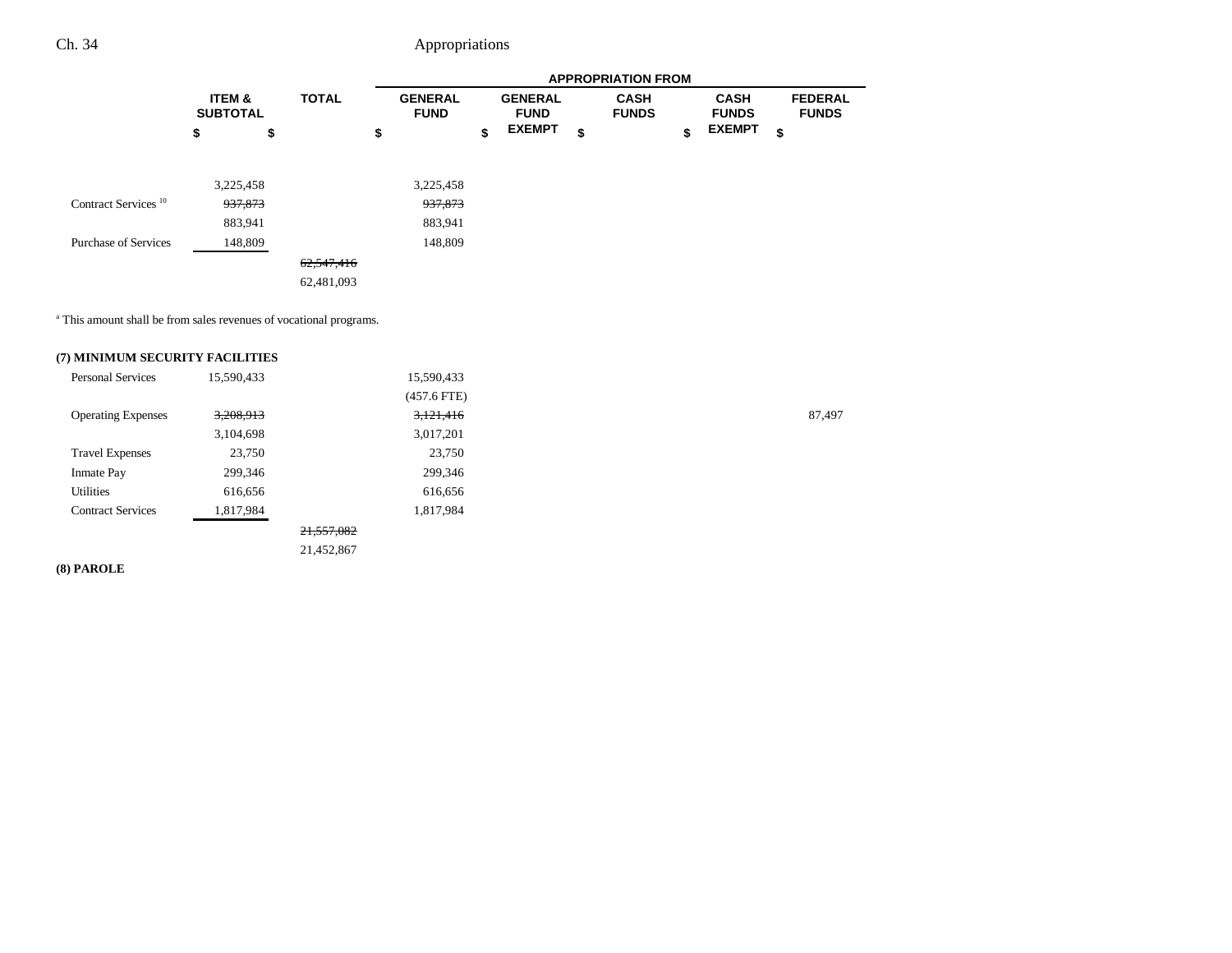| <b>Personal Services</b>                  | 2,687,180    |                      |                      |
|-------------------------------------------|--------------|----------------------|----------------------|
|                                           | $(64.8$ FTE) |                      |                      |
| <b>Operating Expenses</b>                 | 677,324      |                      |                      |
|                                           | 647,324      |                      |                      |
|                                           |              |                      |                      |
| <b>Travel Expenses</b>                    | 11,400       |                      |                      |
| Home Detention/Electronic                 |              |                      |                      |
| Monitoring                                | 73,000       |                      |                      |
| <b>Expansion of Intensive Supervision</b> |              |                      |                      |
| by 300 cases                              | 1,851,645    |                      |                      |
|                                           | $(29.0$ FTE) |                      |                      |
|                                           |              | <del>5,300,549</del> | 5,300,549            |
|                                           |              | 5,270,549            | 5,270,549            |
| (9) COMMUNITY SUPERVISION                 |              |                      |                      |
| <b>Personal Services</b>                  |              |                      |                      |
|                                           | 938,940      |                      |                      |
|                                           | $(24.5$ FTE) |                      |                      |
| <b>Operating Expenses</b>                 | 61,654       |                      |                      |
|                                           | 91,654       |                      |                      |
| <b>Travel Expenses</b>                    | 2,850        |                      |                      |
| <b>Expansion of Intensive</b>             |              |                      |                      |
| Supervision by 90 cases                   | 178,487      |                      |                      |
|                                           | $(5.0$ FTE)  |                      |                      |
|                                           |              | <del>1,181,931</del> | <del>1,181,931</del> |
|                                           |              | 1,211,931            | 1,211,931            |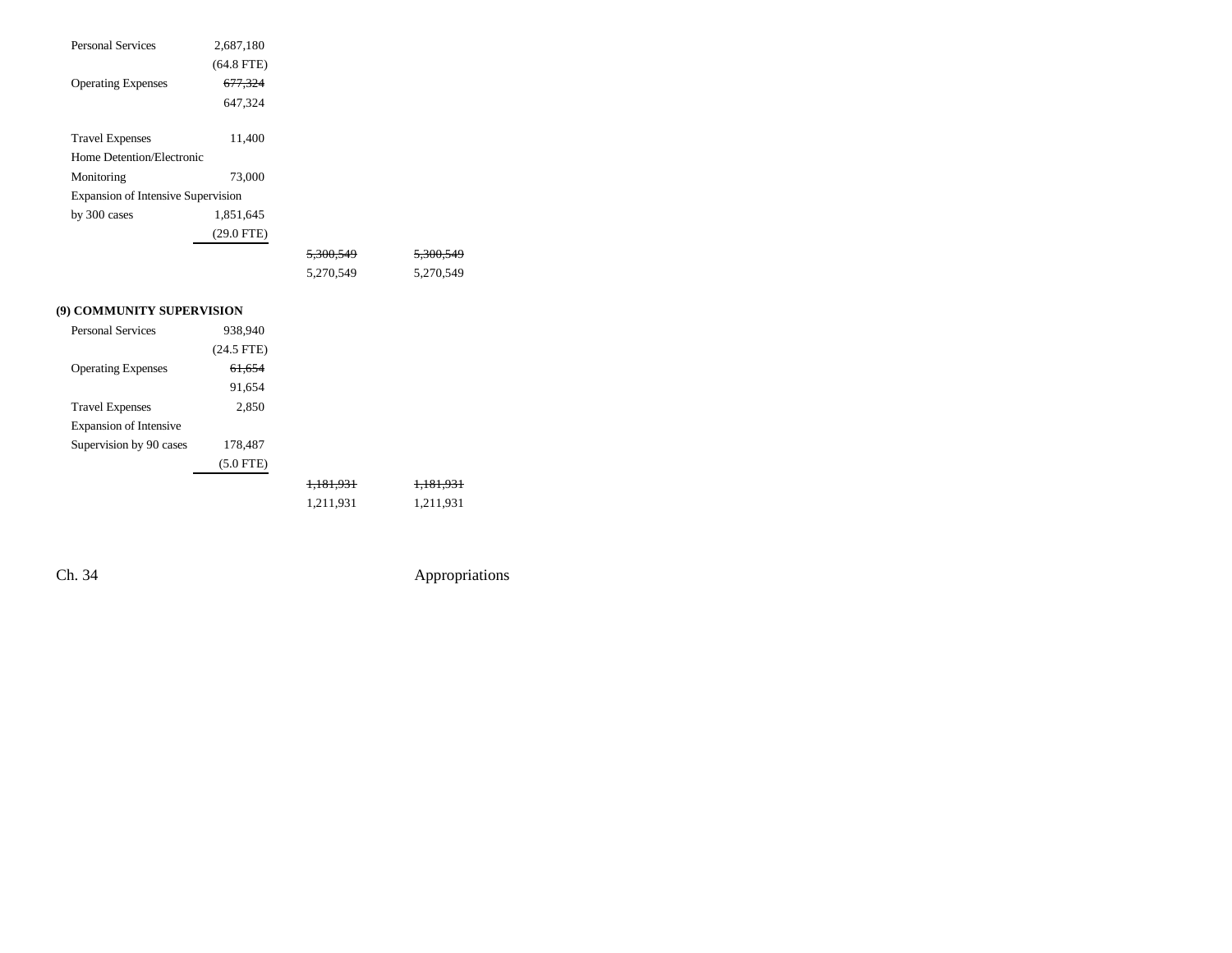|                               |                           |              | <b>APPROPRIATION FROM</b> |                               |    |                               |    |                             |    |                             |    |                                |
|-------------------------------|---------------------------|--------------|---------------------------|-------------------------------|----|-------------------------------|----|-----------------------------|----|-----------------------------|----|--------------------------------|
|                               | ITEM &<br><b>SUBTOTAL</b> | <b>TOTAL</b> |                           | <b>GENERAL</b><br><b>FUND</b> |    | <b>GENERAL</b><br><b>FUND</b> |    | <b>CASH</b><br><b>FUNDS</b> |    | <b>CASH</b><br><b>FUNDS</b> |    | <b>FEDERAL</b><br><b>FUNDS</b> |
|                               | \$<br>\$                  |              | \$                        |                               | \$ | <b>EXEMPT</b>                 | \$ |                             | \$ | <b>EXEMPT</b>               | \$ |                                |
| (10) DENVER DIAGNOSTIC CENTER |                           |              |                           |                               |    |                               |    |                             |    |                             |    |                                |
| <b>Personal Services</b>      | 9,527,267                 |              |                           | 9,527,267                     |    |                               |    |                             |    |                             |    |                                |
|                               | 9,494,267                 |              |                           | 9,494,267                     |    |                               |    |                             |    |                             |    |                                |
|                               |                           |              |                           | $(277.0$ FTE)                 |    |                               |    |                             |    |                             |    |                                |
| <b>Operating Expenses</b>     | 1,585,997                 |              |                           | 1,522,712                     |    |                               |    |                             |    |                             |    | 63,285                         |
|                               | 1,467,197                 |              |                           | 1,403,912                     |    |                               |    |                             |    |                             |    |                                |
| <b>Travel Expenses</b>        | 9,500                     |              |                           | 9,500                         |    |                               |    |                             |    |                             |    |                                |
| <b>Inmate Pay</b>             | 121,154                   |              |                           | 121,154                       |    |                               |    |                             |    |                             |    |                                |
|                               | 50,045                    |              |                           | 50,045                        |    |                               |    |                             |    |                             |    |                                |
| Utilities                     | 372,723                   |              |                           | 372,723                       |    |                               |    |                             |    |                             |    |                                |
|                               | 397,723                   |              |                           | 397,723                       |    |                               |    |                             |    |                             |    |                                |
| <b>Service Contracts</b>      | 341,175                   |              |                           | 341,175                       |    |                               |    |                             |    |                             |    |                                |
|                               | 295,289                   |              |                           | 295,289                       |    |                               |    |                             |    |                             |    |                                |
| <b>Medical Services</b>       |                           |              |                           |                               |    |                               |    |                             |    |                             |    |                                |
| Contracts                     | 145,753                   |              |                           | 145,753                       |    |                               |    |                             |    |                             |    |                                |
| Alcohol and Drug Abuse        |                           |              |                           |                               |    |                               |    |                             |    |                             |    |                                |
| Treatment                     | 94,353                    |              |                           | 94,353                        |    |                               |    |                             |    |                             |    |                                |
| <b>Access to Courts</b>       | 59,800                    |              |                           | 59,800                        |    |                               |    |                             |    |                             |    |                                |
| Vehicle Lease Payments        | 50,000                    |              |                           | 50,000                        |    |                               |    |                             |    |                             |    |                                |
|                               |                           | 12,307,722   |                           |                               |    |                               |    |                             |    |                             |    |                                |

12,063,927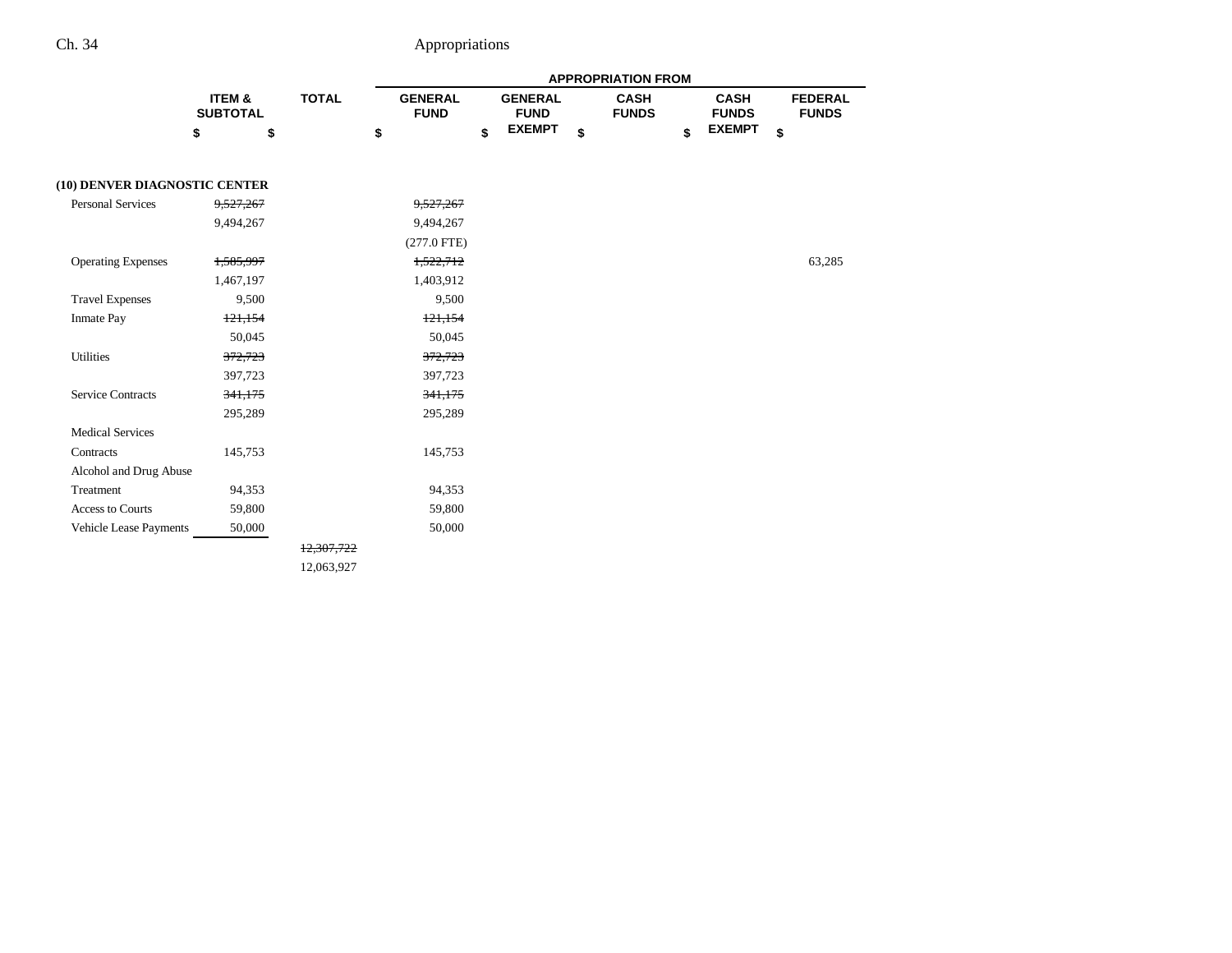| (11) LIMON CORRECTIONAL FACILITY |            |            |               |                          |                              |        |
|----------------------------------|------------|------------|---------------|--------------------------|------------------------------|--------|
| <b>Personal Services</b>         | 11,603,922 |            | 11,603,922    |                          |                              |        |
|                                  | 11,585,922 |            | 11,585,922    |                          |                              |        |
|                                  |            |            | $(360.2$ FTE) |                          |                              |        |
| <b>Operating Expenses</b>        | 2,696,312  |            | 2,260,730     | $346,250$ <sup>a</sup>   |                              | 89,332 |
|                                  | 2,417,912  |            | 1,982,330     | $83,100^a$               | $263,150$ (T) <sup>b</sup>   |        |
| <b>Travel Expenses</b>           | 14,250     |            | 14,250        |                          |                              |        |
| <b>Inmate Pay</b>                | 253,809    |            | 182,559       | $71,250$ $^{\circ}$      |                              |        |
|                                  |            |            |               | $17,100^a$               | 54,150 $(T)^b$               |        |
| Utilities                        | 573,411    |            | 573,411       |                          |                              |        |
|                                  | 648,411    |            | 648,411       |                          |                              |        |
| <b>Service Contracts</b>         | 797,893    |            | 797,893       |                          |                              |        |
| <b>Medical Services</b>          |            |            |               |                          |                              |        |
| Contracts                        | 386,653    |            | 386,653       |                          |                              |        |
| Alcohol and Drug Abuse           |            |            |               |                          |                              |        |
| Treatment                        | 119,700    |            | 119,700       |                          |                              |        |
| Access to Courts                 | 95,850     |            | 95,850        |                          |                              |        |
| Vehicle Lease Payments           | 60,000     |            | 60,000        |                          |                              |        |
| <b>Raw Materials</b>             | 1,425,000  |            |               | $1,425,000$ <sup>*</sup> |                              |        |
|                                  |            |            |               | $342,000^a$              | $1,083,000$ (T) <sup>b</sup> |        |
|                                  |            | 18,026,800 |               |                          |                              |        |
|                                  |            | 17,805,400 |               |                          |                              |        |
|                                  |            |            |               |                          |                              |        |

a These amounts shall be from sales revenues of the Division of Correctional Industries.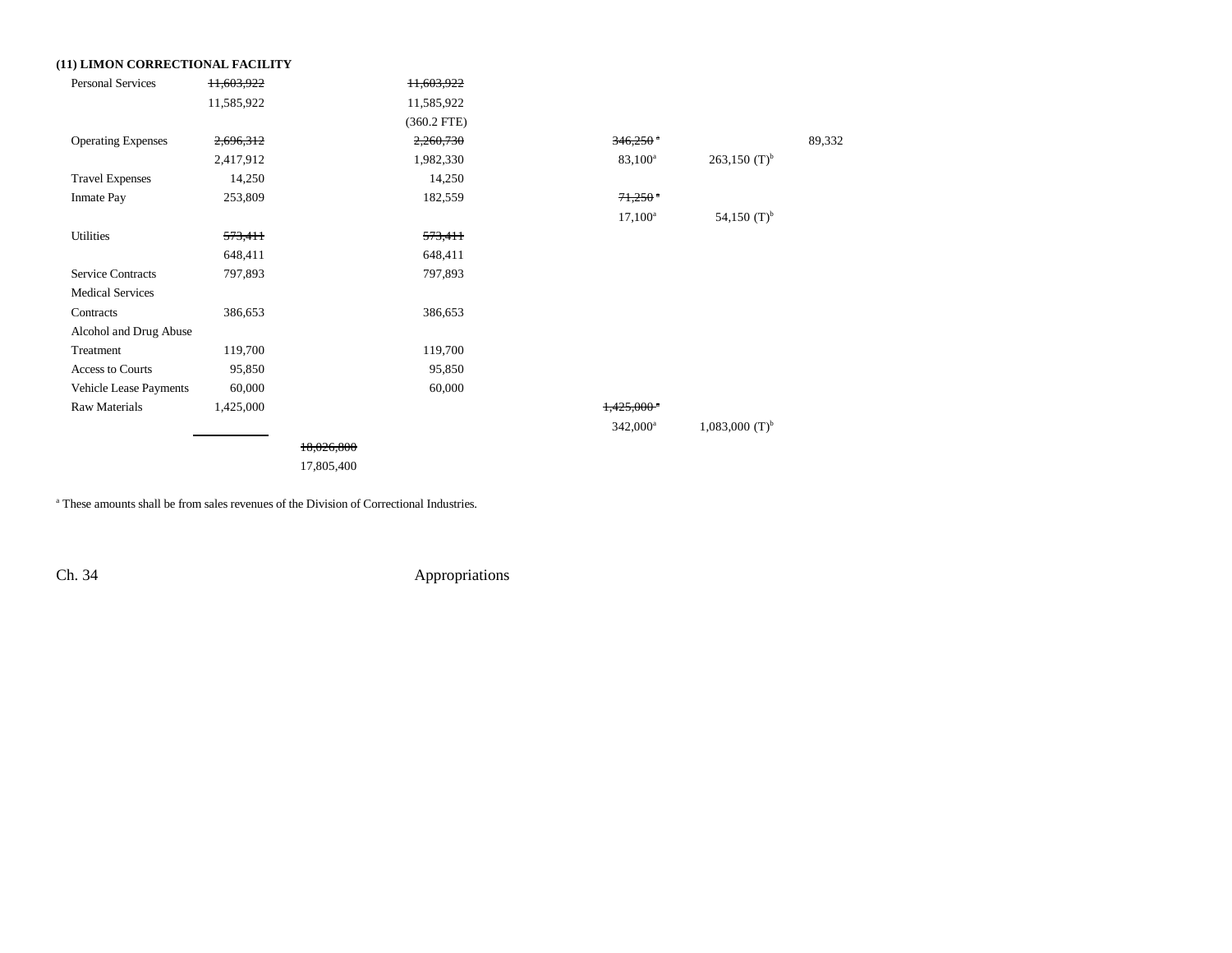|                   |              | <b>APPROPRIATION FROM</b> |  |                |  |              |  |               |                |
|-------------------|--------------|---------------------------|--|----------------|--|--------------|--|---------------|----------------|
| <b>ITEM &amp;</b> | <b>TOTAL</b> | <b>GENERAL</b>            |  | <b>GENERAL</b> |  | <b>CASH</b>  |  | <b>CASH</b>   | <b>FEDERAL</b> |
| <b>SUBTOTAL</b>   |              | <b>FUND</b>               |  | <b>FUND</b>    |  | <b>FUNDS</b> |  | <b>FUNDS</b>  | <b>FUNDS</b>   |
| \$                |              |                           |  | <b>EXEMPT</b>  |  |              |  | <b>EXEMPT</b> |                |

b THESE AMOUNTS SHALL BE FROM SALES REVENUES OF THE DIVISION OF CORRECTIONAL INDUSTRIES FROM SALES TO OTHER STATE AGENCIES.

### **(12) COLORADO STATE PENITENTIARY**

| <b>Personal Services</b>      | 9,990,410 |            | 9,990,410     |  |
|-------------------------------|-----------|------------|---------------|--|
|                               |           |            | $(325.0$ FTE) |  |
| <b>Operating Expenses</b>     | 1,090,832 |            | 1,035,832     |  |
|                               | 982,669   |            | 927,669       |  |
| <b>Travel Expenses</b>        | 9,167     |            | 9,167         |  |
| <b>Inmate Pay</b>             | 87,084    |            | 87,084        |  |
|                               | 57,084    |            | 57,084        |  |
| Utilities                     | 395,000   |            | 395,000       |  |
| <b>Service Contracts</b>      | 183,333   |            | 183,333       |  |
| <b>Medical Services</b>       |           |            |               |  |
| Contracts                     | 206,250   |            | 206,250       |  |
| Alcohol and Drug Abuse        |           |            |               |  |
| Treatment                     | 224,583   |            | 224,583       |  |
| Access to Courts              | 32,084    |            | 32,084        |  |
| <b>Vehicle Lease Payments</b> | 43,125    |            | 43,125        |  |
|                               |           | 12,261,868 |               |  |
|                               |           | 12,123,705 |               |  |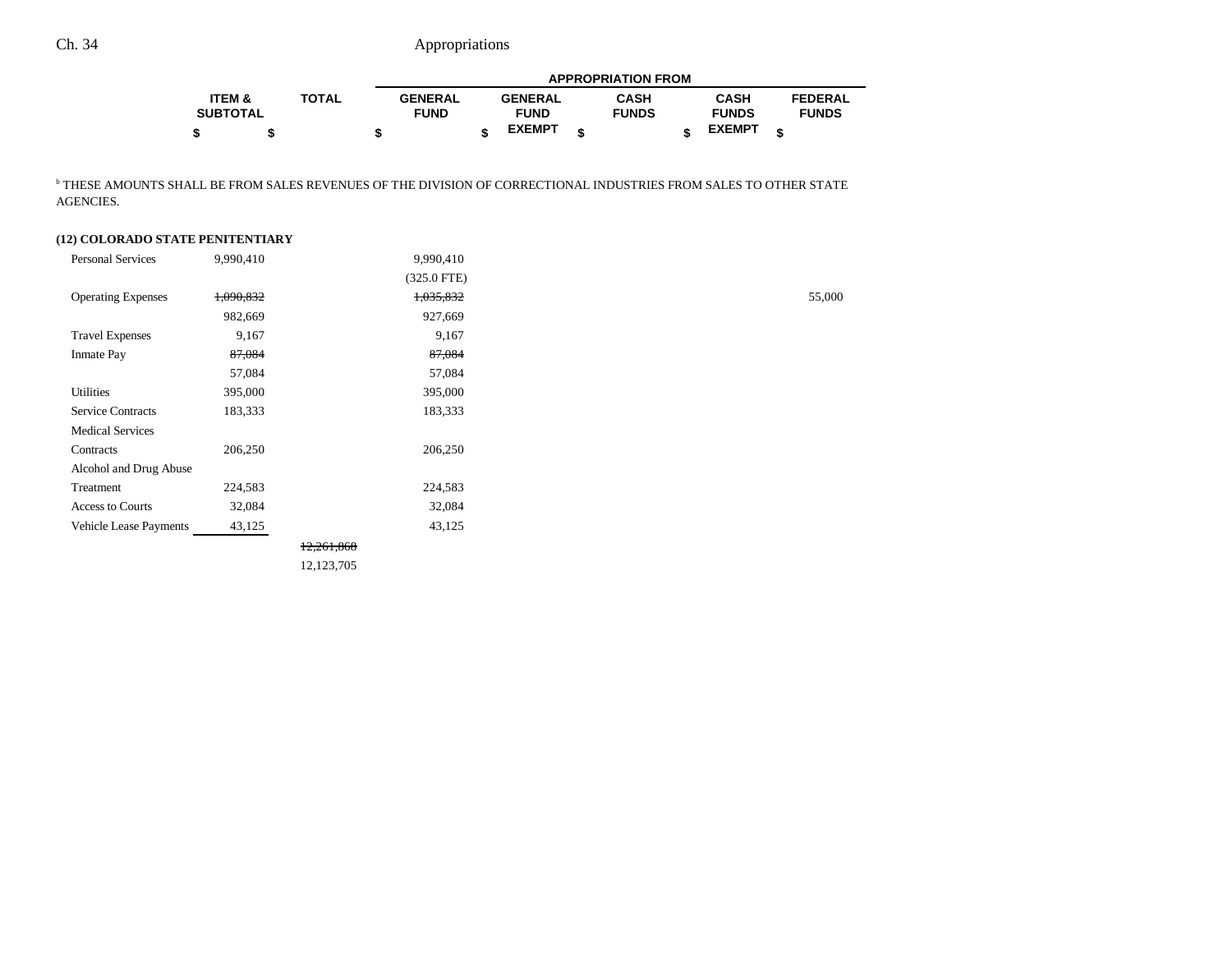| <b>TOTALS PART III</b> |               |               |                                                          |
|------------------------|---------------|---------------|----------------------------------------------------------|
| (CORRECTIONS)          | \$208,437,791 | \$172,093,924 | <del>\$35,238,928</del> *<br>$$218,000$ $"$<br>\$886.939 |
|                        | \$213,643,756 | \$176,182,990 | $$23.260.232$ <sup>a</sup><br>\$13,313,595               |

<sup>a</sup> Of these amounts, THIS AMOUNT, \$470,853 \$22,892,778 contains a (T) notation, and \$4,321,765 \$6,240,470 is from the Highway Users Tax Fund pursuant to Section

#### 17-24-109.5(2), C.R.S.

**SECTION 2.** Part III (1) and the affected totals of section 2 of chapter 340, Session Laws of Colorado 1992, as amended by section 1 of chapter 44, Session Laws of Colorado 1993, are amended to read:

## SECTION 1. **Appropriation.**

|                   |              |                | <b>APPROPRIATION FROM</b> |               |
|-------------------|--------------|----------------|---------------------------|---------------|
| <b>ITEM &amp;</b> | <b>TOTAL</b> | <b>GENERAL</b> | CASH                      | <b>FEDERA</b> |
| <b>SUBTOTAL</b>   |              | <b>FUND</b>    | <b>FUNDS</b>              | L FUNDS       |
|                   |              |                |                           |               |

**PART III DEPARTMENT OF CORRECTIONS**

#### **(1) ADMINISTRATION AND CONSOLIDATED SERVICES**

| <b>Personal Services</b>   | 7.154.203 | 6,828,442     | $325,761$ (T) <sup>a</sup> |
|----------------------------|-----------|---------------|----------------------------|
|                            |           | $(165.1$ FTE) | $(8.7$ FTE $)$             |
| <b>Employment Security</b> |           |               |                            |
| Payments <sup>1</sup>      | 20,800    | 19.922        | 878 <sup>b</sup>           |
| Group Health and           | 4,083,620 | 3.911.291     | 172.329 <sup>b</sup>       |
| Life                       |           |               |                            |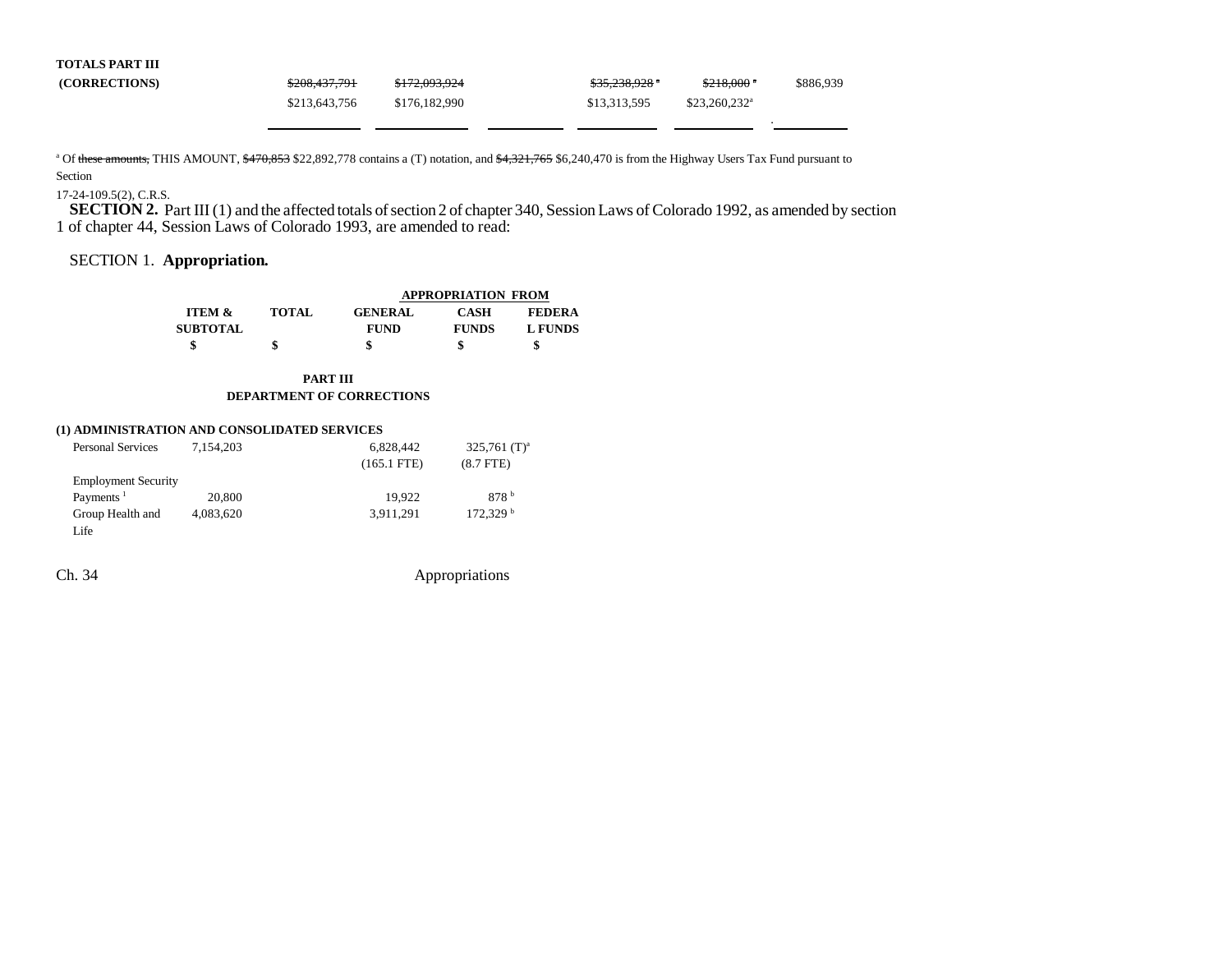| Ch. 34                                                                                                           |                        | Appropriations                      | <b>APROPRIAT</b>                     | 166                   |  |
|------------------------------------------------------------------------------------------------------------------|------------------------|-------------------------------------|--------------------------------------|-----------------------|--|
|                                                                                                                  |                        | <b>LOTAL</b>                        | <b>GENERAL</b>                       | L FREMDERA            |  |
|                                                                                                                  | ₩                      | ć۵                                  |                                      |                       |  |
| Short-term<br>Disability<br>Salary Survey and                                                                    | 190,073                |                                     | 182,052                              | $8,021$ b             |  |
| Shift Differential<br>Workers'                                                                                   | 4,766,059              |                                     | 4,649,101                            | 116,958 <sup>b</sup>  |  |
| Compensation<br><b>Operating Expenses</b>                                                                        | 1,616,133<br>1,229,576 |                                     | 1,547,933<br>1,229,576               | 68,200 <sup>b</sup>   |  |
| <b>Travel Expenses</b><br><b>Legal Services</b>                                                                  | 30,000<br>342,669      |                                     | 30,000<br>338,105                    | 4,564 $^{\rm b}$      |  |
| Purchase of Services from<br>Computer Center <sup>2</sup><br>Payment to Risk Management                          | 80,722                 |                                     | 80,722                               |                       |  |
| and Property Funds<br>Vehicle Lease                                                                              | 581,878                |                                     | 557,322                              | $24,556^{\mathrm{b}}$ |  |
| Payments<br>Leased Space <sup>6</sup><br><b>Grand Junction Office</b>                                            | 539,288<br>907,179     |                                     | 539,288<br>840,071                   | 67,108 <sup>b</sup>   |  |
| <b>Building Leased</b><br>Space                                                                                  | 8,192                  |                                     | 8,192                                |                       |  |
| <b>Contract Training Services</b><br>from Community                                                              |                        |                                     |                                      |                       |  |
| Colleges<br><b>Access to Courts</b>                                                                              | 148,500<br>211,895     |                                     | 148,500<br>211,895<br>$(3.0$ FTE $)$ |                       |  |
| Payments for Maintenance in<br>a Local Jail or a Private<br><b>Facility of Prisoners</b><br>Sentenced to a State |                        |                                     |                                      |                       |  |
| Correctional<br>Facility <sup>7</sup>                                                                            | <del>5.453.297</del>   |                                     | <del>5.453.297</del>                 |                       |  |
|                                                                                                                  | 6,163,429              |                                     | 6,163,429                            |                       |  |
| Construction<br>Management <sup>8</sup>                                                                          | 1,024,168              |                                     | 1,024,168<br>$(14.0$ FTE)            |                       |  |
|                                                                                                                  |                        | <del>28,388,252</del><br>29,098,384 |                                      |                       |  |

a Of this amount, \$281,855 shall be from the Division of Correctional Industries, \$18,960 shall be from the Surplus